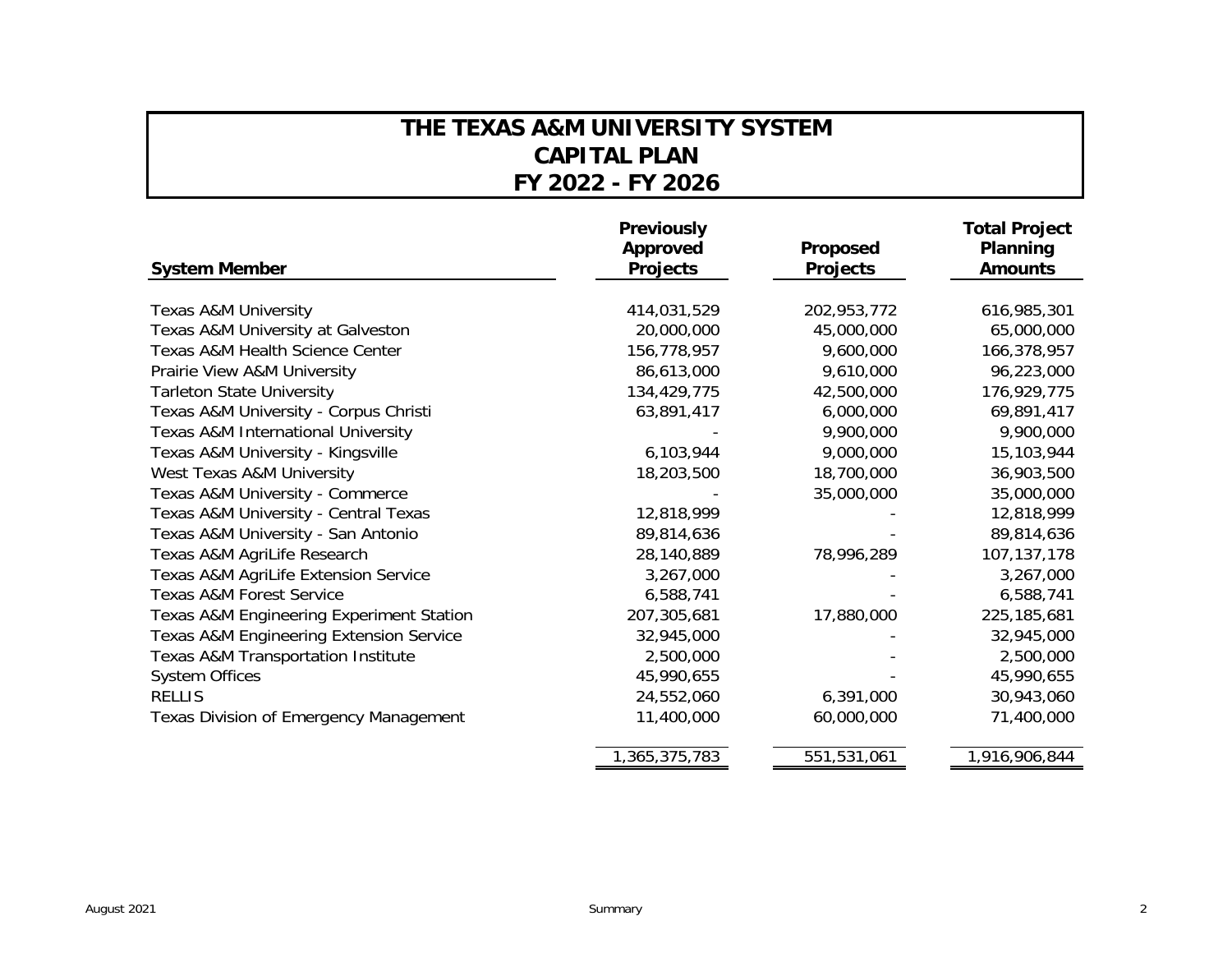## **THE TEXAS A&M UNIVERSITY SYSTEM CAPITAL PLANFY 2022 - FY 2026**

| <b>System Member</b>                                | <b>Total Project</b><br>Planning<br><b>Amounts</b> | Cumulative<br><b>Prior Years</b><br><b>Expenditures</b><br>to 5/31/2021 | Remaining<br>Planning<br><b>Amounts</b> |
|-----------------------------------------------------|----------------------------------------------------|-------------------------------------------------------------------------|-----------------------------------------|
| <b>Texas A&amp;M University</b>                     | 616,985,301                                        | 122,440,064                                                             | 494,545,237                             |
| Texas A&M University at Galveston                   | 65,000,000                                         | 977,816                                                                 | 64,022,184                              |
| <b>Texas A&amp;M Health Science Center</b>          | 166,378,957                                        | 5,526,234                                                               | 160,852,723                             |
| Prairie View A&M University                         | 96,223,000                                         | 6,191,337                                                               | 90,031,663                              |
| <b>Tarleton State University</b>                    | 176,929,775                                        | 14,216,122                                                              | 162,713,653                             |
| Texas A&M University - Corpus Christi               | 69,891,417                                         | 6,790,896                                                               | 63,100,521                              |
| Texas A&M International University                  | 9,900,000                                          |                                                                         | 9,900,000                               |
| Texas A&M University - Kingsville                   | 15,103,944                                         | 2,626,366                                                               | 12,477,578                              |
| West Texas A&M University                           | 36,903,500                                         | 2,977,898                                                               | 33,925,602                              |
| Texas A&M University - Commerce                     | 35,000,000                                         |                                                                         | 35,000,000                              |
| Texas A&M University - Central Texas                | 12,818,999                                         | 998,793                                                                 | 11,820,206                              |
| Texas A&M University - San Antonio                  | 89,814,636                                         | 9,336,939                                                               | 80,477,697                              |
| Texas A&M AgriLife Research                         | 107, 137, 178                                      | 6,562,906                                                               | 100,574,272                             |
| Texas A&M AgriLife Extension Service                | 3,267,000                                          | 1,289,976                                                               | 1,977,024                               |
| Texas A&M Forest Service                            | 6,588,741                                          | 500,704                                                                 | 6,088,037                               |
| <b>Texas A&amp;M Engineering Experiment Station</b> | 225, 185, 681                                      | 73,608,610                                                              | 151,577,071                             |
| <b>Texas A&amp;M Engineering Extension Service</b>  | 32,945,000                                         | 1,321,989                                                               | 31,623,011                              |
| <b>Texas A&amp;M Transportation Institute</b>       | 2,500,000                                          | 950,057                                                                 | 1,549,943                               |
| <b>System Offices</b>                               | 45,990,655                                         | 14,232,454                                                              | 31,758,201                              |
| <b>RELLIS</b>                                       | 30,943,060                                         | 1,204,416                                                               | 29,738,644                              |
| <b>Texas Division of Emergency Management</b>       | 71,400,000                                         |                                                                         | 71,400,000                              |
|                                                     | 1,916,906,844                                      | 271,753,577                                                             | 1,645,153,267                           |